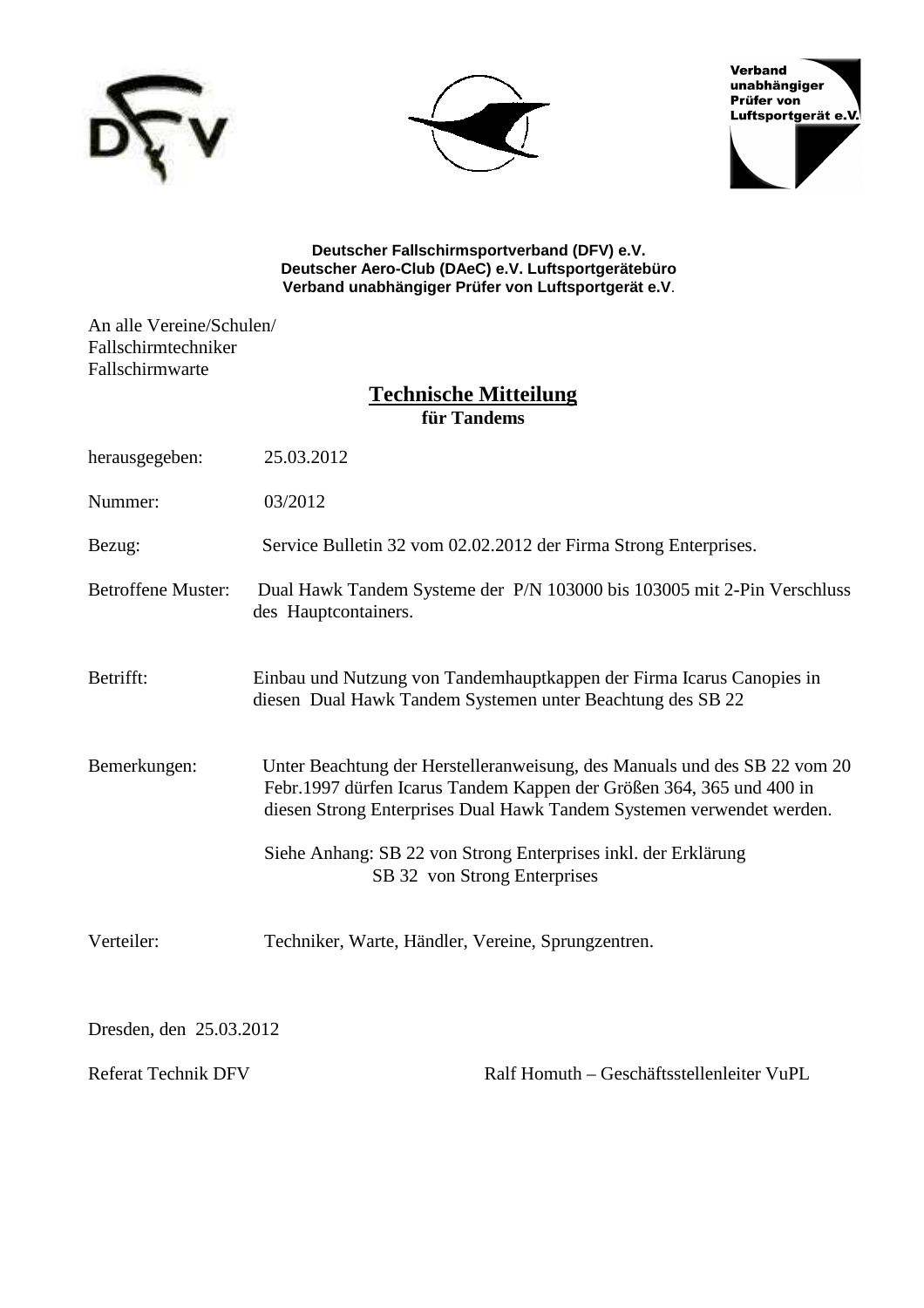## **SB#22, Unapproved Components - Feb. 20, 1997**

**ITEM:** A) Dual Hawk Tandem, Use of Unapproved Components B) Dual Hawk Tandem Service Life

#### **STATUS:** Mandatory

**IDENTIFICATION:** Dual Hawk Tandem Systems; PN 103000 through 103005 (Dwg No. 1151 & 68E10001).

**BACKGROUND:** A) Strong Enterprises has determined that Dual Hawk Tandem Systems with components not approved by Strong Enterprises present a hazard that is not acceptable for tandem jumping. B) The rapid improvements of the Dual Hawk Tandem System have shown considerable safety enhancements. It is also evident that most systems older than eight years have considerable wear and deterioration with loss of performance and could pose a threat to the users.

**SERVICE BULLITEN:** A) Only components approved by Strong Enterprises may be used on the Dual Hawk Tandem System for tandem jumping. B) All Dual Hawk Tandem Systems shall have a service life of eight years from date of manufacture or be returned to Strong Enterprises for re-inspection and recertification. It may then be placed back into service for five years. This service bulletin does not change the requirements for periodic inspections and maintenance as outlined in the FAA Exemption or manufacturers instructions.

**QUALIFIED PERSONNEL:** Equipment owner, Strong Enterprises Tandem Instructor, Senior or Master Rigger or foreign equivalent.

#### **COMPLIANCE DATE:** Feb. 1997

**DISTRIBUTION:** All Dual Hawk Tandem System owners, national aero clubs, PIA, USPA, Skydiving, Parachutist, www.StrongParachutes.com.

## **SB#22, Explanation**

**EXPLINATION:** Strong Enterprises has taken a proactive step to ensure public safety and the safety of our certified tandem instructors by issuing Service Bulletin #22 on 20 February 1997 (above). The purpose of Bulletin #22 is to assure that Dual Hawk Systems more than 8 years old are still safe to use, and components that Strong Enterprises has not tested or approved as being compatible are not being used in these systems.

Dual Hawk Tandem Systems that are not in compliance with Bulletin 22 are considered by Strong Enterprises to be un-airworthy. Therefore, the TSO on that system is void and any tandem jumps made on these systems are made in violation of FAR 105.43 (a). Any Strong Enterprises certified tandem instructor who enters into an aircraft with the intention of making a tandem jump, and the Dual Hawk System he intends using on that jump is not in compliance with Strong Enterprises Bulletin 22, has automatically voided his Strong Enterprises tandem instructor certification and that jump will be made in violation of FAR 105.43 (a) and Strong Enterprises' tandem exemption.

Service Bulletin #22 is integrated into the Dual Hawk Operation Manual and is covered under FAA Part 65.129 (d, e & f).

- d. Cannot alter unless specified by Administrator or manufacturer.
- e. Pack, maintain or alter ... That deviates from the procedures approved by the Administrator or manufacturer of the parachute.
- f. ..exercise privileges of certification and rating unless he understand current manufacturer's instructions.

All Dual Hawk Tandem Systems are authorized for use for eight years from date of manufacture, at which point they must be returned to Strong Enterprises or an authorized Strong Enterprises Recertification Center for any required updating and recertification. After the inspection, and if necessary reconditioning of the system, it may be placed back into service for five more years. At the 13th year from the date of manufacture the system must again be sent in for necessary reconditioning/recertification and may be returned to service for an additional five years. At the 18th year from date of manufacture the container/harness, risers and passenger harness will be taken out of service, however the Master reserve canopy may be recertified one more time with a specific letter for that reserve for an additional 5 years after which it will be taken out of service.

#### **Complete service life of container/Harness & Passenger harness: 18 years**

#### **Complete service life of Master reserve canopy: (23) 18 years, with possible 5 year written extension to 23 years.**

Recertified components are marked:

- **Harness/container:** Labels sewn on the horizontal back strap of the passenger harness, inside the main container, and on the front left reserve riser.
- **Main and reserve canopies:** A label sewn onto the tail seam.